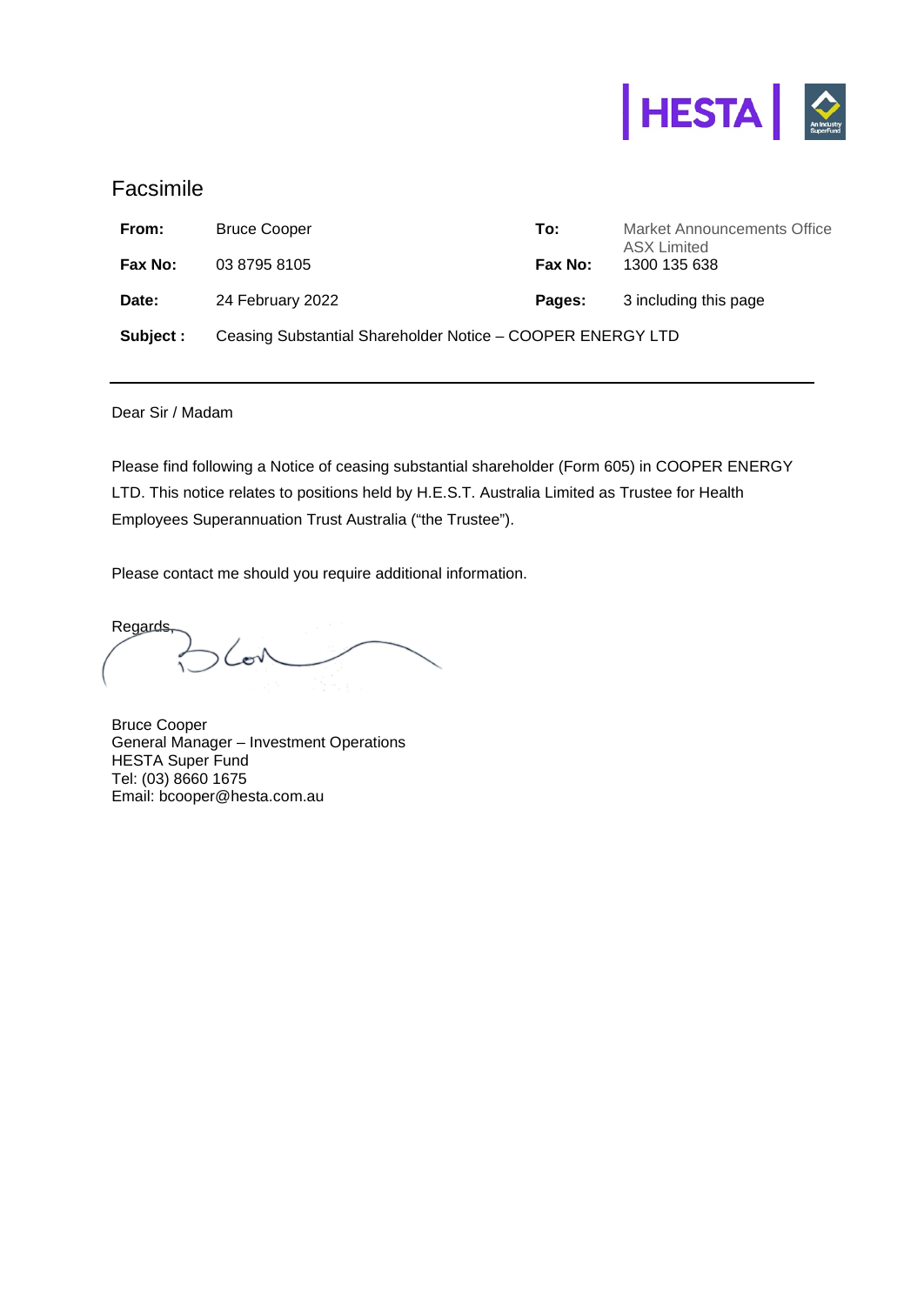# **Form 605**

**Corporations Act 2001 Section 671B** 

# **Notice of ceasing to be a substantial holder**

| To Company Name/Scheme                          | Cooper Energy Ltd. |                                                                                          |
|-------------------------------------------------|--------------------|------------------------------------------------------------------------------------------|
| ACN/ARSN                                        | 096 170 295        |                                                                                          |
|                                                 |                    |                                                                                          |
| 1. Details of substantial holder (1)            |                    |                                                                                          |
| Name                                            |                    | H.E.S.T Australia Limited as Trustee for Health Employees Superannuation Trust Australia |
| ACN/ARSN (if applicable)                        | 006 818 695        |                                                                                          |
|                                                 |                    |                                                                                          |
| The holder ceased to be a substantial holder on |                    | 22/02/2022                                                                               |
| The previous notice was given to the company on |                    | 25/10/2021                                                                               |
| The previous notice was dated                   |                    | 25/10/2021                                                                               |

#### **2. Changes in relevant interests**

Particulars of each change in, or change in the nature of, a relevant interest of the substantial holder or an associate in voting securities of the company or scheme, since the substantial holder was last required to give a substantial holding notice to the company or scheme are as follows:

| Date of change | Person whose relevant<br>interest changed                                                                           | Nature of<br>change | <b>Consideration given</b><br>in relation to<br>change | <b>Class and number</b><br>of securities<br>affected | Person's votes affected |
|----------------|---------------------------------------------------------------------------------------------------------------------|---------------------|--------------------------------------------------------|------------------------------------------------------|-------------------------|
| Open           | H.E.S.T. Australia<br>Limited as Trustee for<br><b>Health Employees</b><br><b>Superannuation Trust</b><br>Australia |                     |                                                        | <b>Fully Paid Ordinary</b>                           | 83,607,056              |
| 15/02/2022     |                                                                                                                     | <b>Sales</b>        | 333,358                                                | 1,102,618                                            | 1,102,618               |
| 16/02/2022     |                                                                                                                     | Sales               | 72,495                                                 | 245,218                                              | 245,218                 |
| 17/02/2022     |                                                                                                                     | <b>Sales</b>        | 133,808                                                | 450,178                                              | 450,178                 |
| 18/02/2022     |                                                                                                                     | <b>Sales</b>        | 2,014                                                  | 6,770                                                | 6,770                   |
| 21/02/2022     |                                                                                                                     | <b>Sales</b>        | 31,316                                                 | 109,827                                              | 109,827                 |
| 22/02/2022     |                                                                                                                     | <b>Sales</b>        | 94,926                                                 | 342,522                                              | 342,522                 |
| 22/02/2022     |                                                                                                                     | Close               |                                                        |                                                      | 81,349,923              |

#### **3 Changes in association**

The persons who have become associates (3) of, ceased to be associates of, or have changed the nature of their association (7) with, the substantial holder in relation to voting interests in the company or scheme are as follows:

| Name and ACN/ARSN (if applicable) | Nature of association |  |
|-----------------------------------|-----------------------|--|
|                                   |                       |  |
|                                   |                       |  |